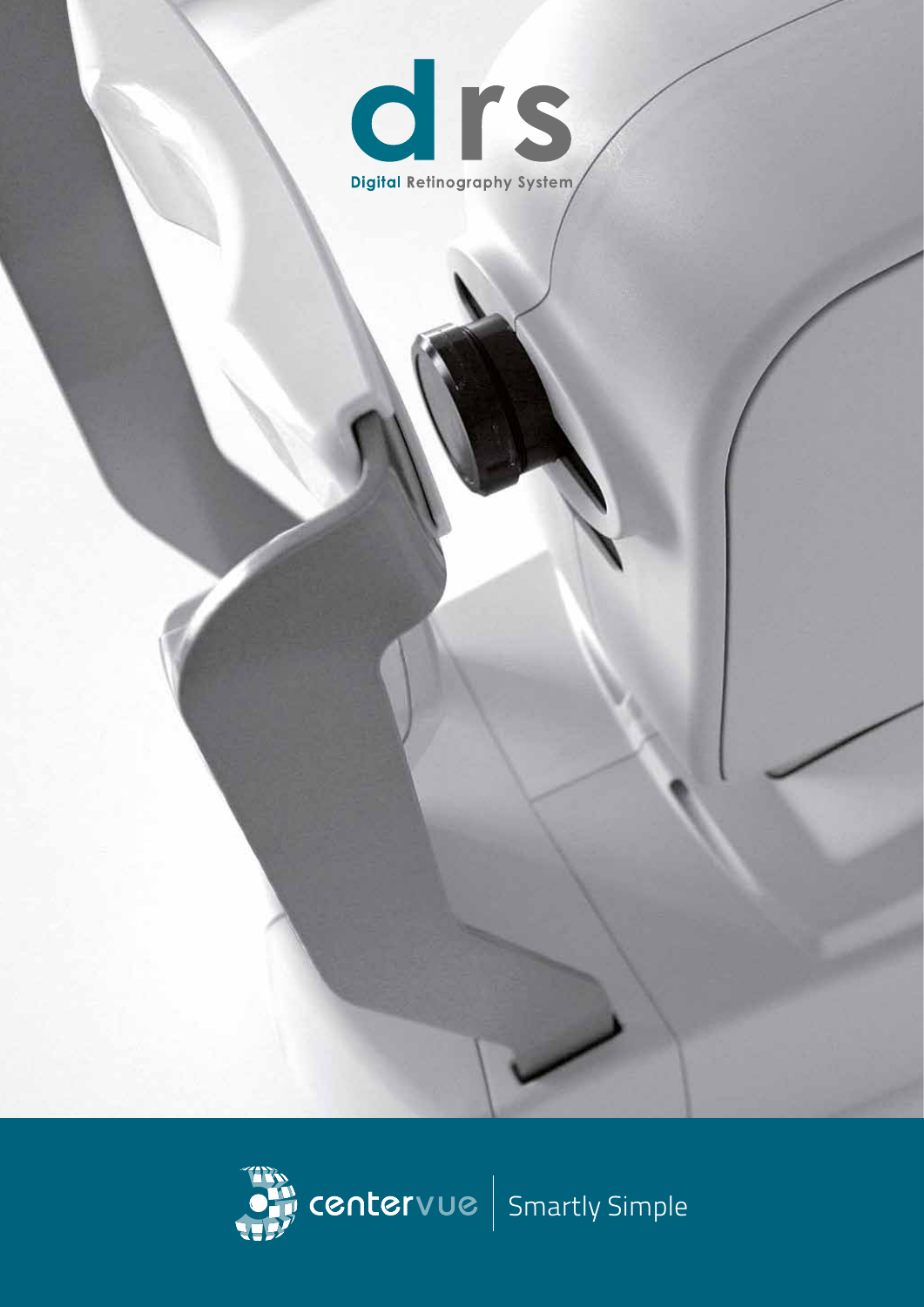# Introducing Drs

DRS is the easiest non-mydriatic, digital retinal imager in the market. Thanks to its fully automated operation, DRS requires minimal operator training. Its compact, ergonomic design and low power flash help ensure patient comfort. DRS is conceived to maximize patients flow and it is entirely operated through its intuitive touch-screen interface. It supports single -or multifield acquisition protocols, providing seven different 45° fields. It can be used both for screening and diagnosis.





# **Benefits**

# Benefits at a glance

- Extreme ease of use: patient auto-sensing, auto-alignment, auto-focus, auto flash adjustment, auto-capture
- Short exam time: captures both eyes in 1 min (single field)
- High quality images
- Minimal training required
- Compact & clean design
- No additional PC required
- Touch-screen operation

# Everywhere at any time

- View images from any PC or tablet
- Remotely serviceable
- Wi-Fi and Ethernet connectivity
- Export to USB and remote folder (for import into EMR), DICOM, JPG, PDF

# DRS Image Gallery









PERIPHERAL FIELDS **EXTERNAL EXTERNAL** 



PHOTO OF YOUNG HEALTHY RETINA RED-FREE PHOTO OF HEALTHY RETINA